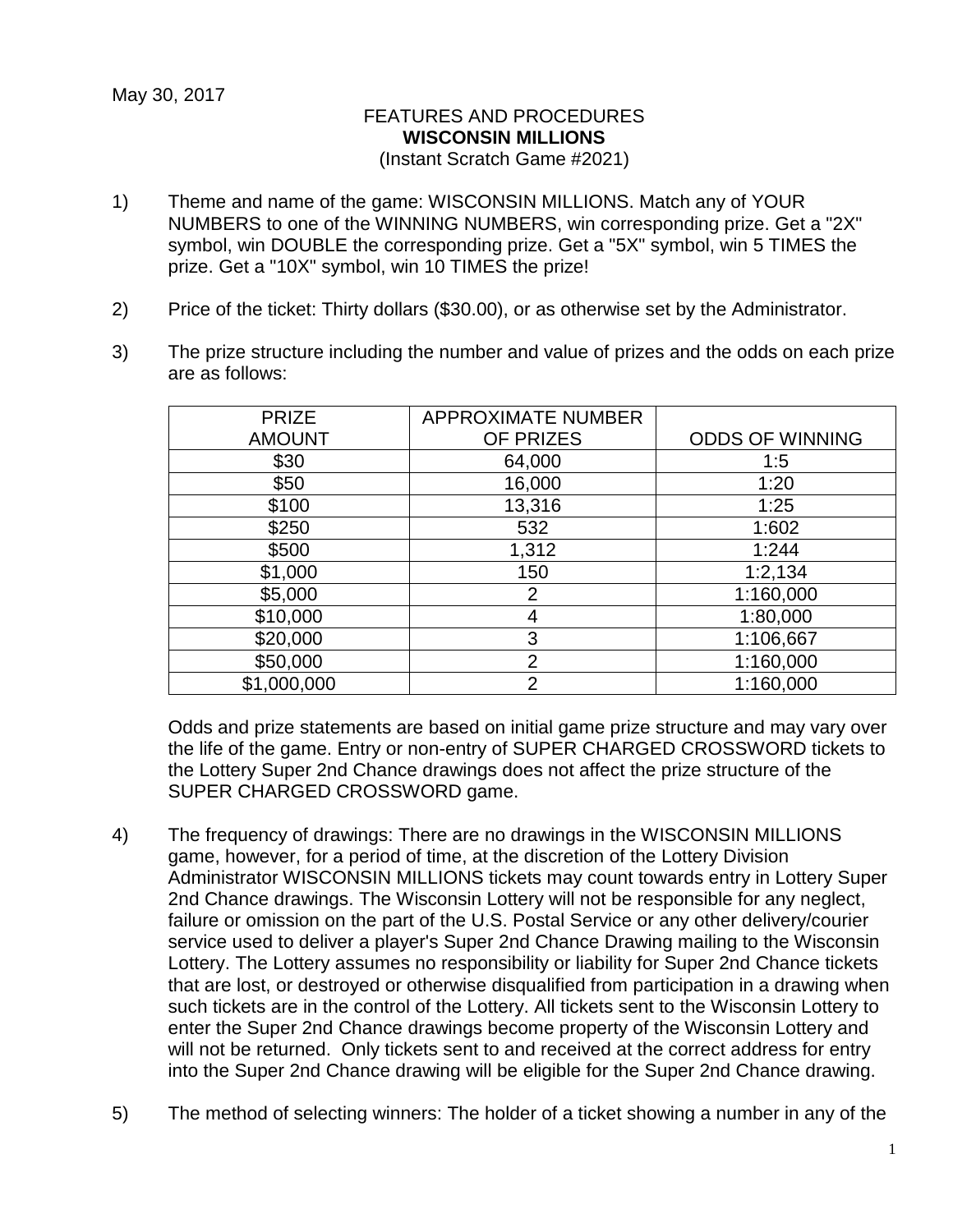twenty-five (25) uncovered YOUR NUMBERS play spots that matches one (1) of the six (6) numbers in the uncovered WINNING NUMBERS play area shall win the corresponding prize amount shown for that same matching YOUR NUMBERS play spot. The holder of a ticket showing a "2X" play symbol in any of the twenty-five (25) uncovered YOUR NUMBERS play spots shall win two (2) TIMES the corresponding prize amount automatically regardless of the numbers in the WINNING NUMBERS play area. The holder of a ticket showing a "5X" play symbol in any of the twenty-five (25) uncovered YOUR NUMBERS play spots shall win five (5) TIMES the corresponding prize amount automatically regardless of the numbers in the WINNING NUMBERS play area. The holder of a ticket showing a "10X" play symbol in any of the twenty-five (25) uncovered YOUR NUMBERS play spots shall win ten (10) TIMES the corresponding prize amount automatically regardless of the numbers in the WINNING NUMBERS play area.

- 6) The method of making payment to winners:
	- A. Submission of the original ticket (not a copy), as provided below, shall be the sole method of claiming a prize.
	- B. Payment of prizes under six hundred dollars (\$600) may be made by presenting the ticket for validation and payment to any Wisconsin Lottery retailer.
	- C. The original winning ticket must be signed by a single human being. For-profit and non-profit entities, trusts, and other non-human beings are not eligible to play or claim a prize in this game. Payment of any prize totaling five hundred thousand, nine hundred and ninety nine dollars (\$500,999) or less may be made by either 1) signing the back of the original winning ticket, completing a Lottery claim form and presenting it in person to any Lottery office for validation and payment by the claim deadline under section 6(G), or 2) by signing the back of the original winning ticket, completing a Lottery claim form and mailing it for validation and payment to Lottery Headquarters in Madison. If claiming a prize by mail, the original winning ticket and Lottery claim form must be mailed to Lottery Headquarters in Madison by the claim deadline under section 6(G), in a properly addressed envelope with the postage duly prepaid. Payment of any prize totaling five hundred and one thousand dollars (\$501,000) or more must be made by signing the back of the original winning ticket, completing a Lottery claim form and presenting it in person to the Lottery Headquarters in Madison for validation and payment by the claim deadline under section 6(G). Personal appearance may be waived at the Lottery Division Administrator's sole discretion.
	- D. Tickets are void if stolen, unissued, mutilated, altered, counterfeit, or otherwise fail validation tests. The Lottery at its sole discretion reserves the right to pay any mutilated ticket based upon the facts and circumstances of the particular claim. Such action by the Lottery is final and non-reviewable.
	- E. Tickets are void if misprinted. "Misprinted" means any mistake or difference from the original ticket or game specifications of any kind in the printing, manufacturing, packaging or other processing related to the production or distribution of the ticket caused by the raw materials, processes or handling of